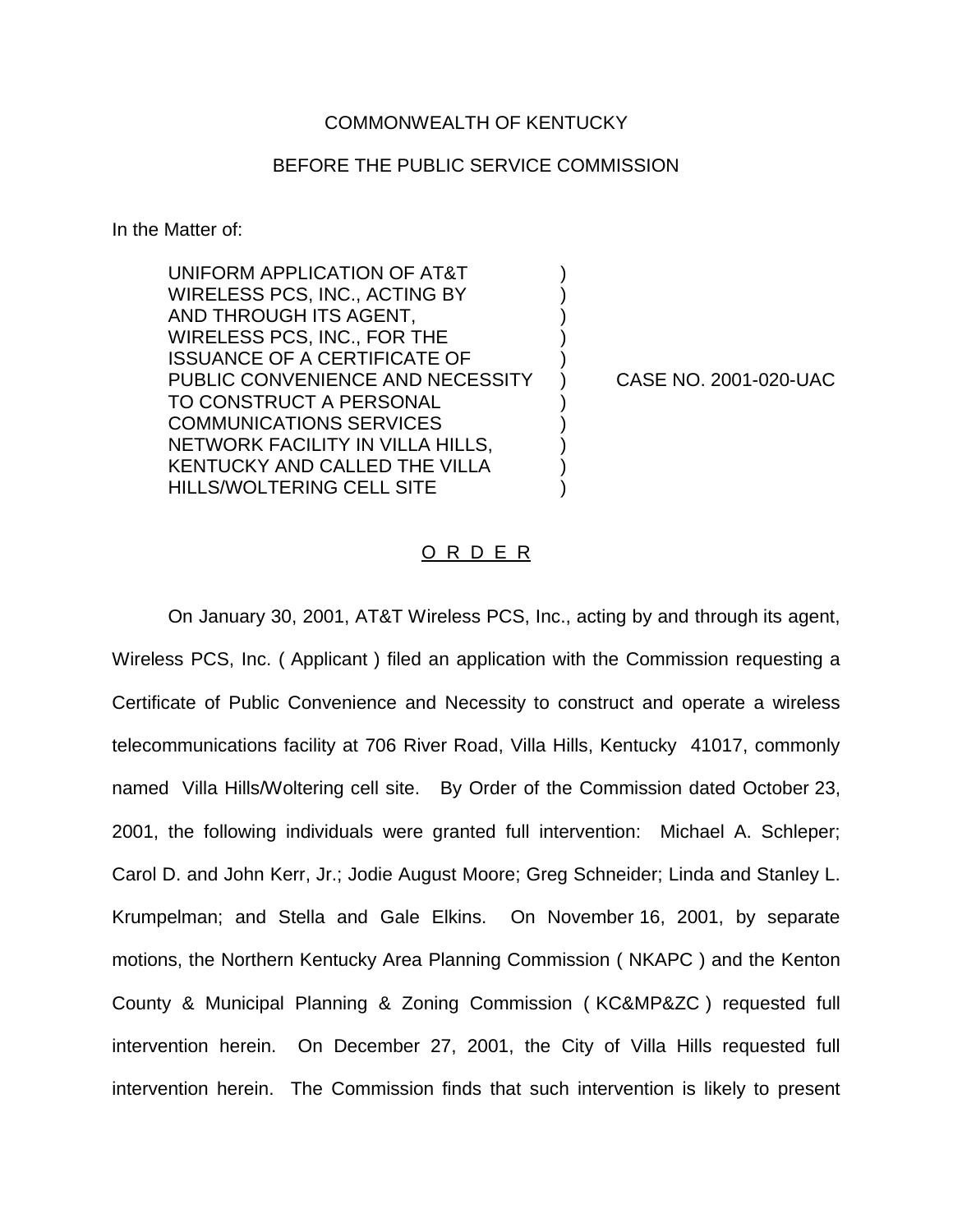issues and develop facts that will assist the Commission in fully considering the matter without unduly complicating or disrupting the proceedings. Accordingly, the motions of NKAPC, KC&MP&ZC, and City of Villa Hills for full intervention should be granted. The above-named individuals, NKAPC, KC&MP&ZC, and City of Villa Hills shall be known collectively as Intervenors.

At the informal conference on November 13, 2001, the above-named individual intervenors indicated that they plan to be represented by counsel regarding any public hearing.

On September 26, 2001, the NKAPC recommended to the KC&MP&ZC that it reject the application. The Applicant agreed in writing on three occasions to allow the KC&MP&ZC additional time: from March 3, 2001 to May 3, 2001; from May 3, 2001 to August 2, 2001; and from August 2, 2001 to October 4, 2001. On October 4, 2001, the KC&MP&ZC rejected the application for the construction of the cellular tower. Subsequently, Applicant moved the Commission to override the KC&MP&ZC s rejection of the application. Pursuant to KRS 100.987(5), the Commission may override the planning unit s rejection only if public convenience and necessity require the proposed construction and if no acceptable alternative site for the proposed construction exists. The Commission has scheduled a hearing on the proposed wireless telecommunications facility for March 14, 2002 at 9:00 a.m., Eastern Standard Time, in Hearing Room 1 of the Commission s offices at 211 Sower Boulevard, Frankfort, Kentucky.

If an Intervenor wishes to appear at the hearing in opposition to the proposed facility and present evidence, the Intervenor must, within 10 days of the date of this

-2-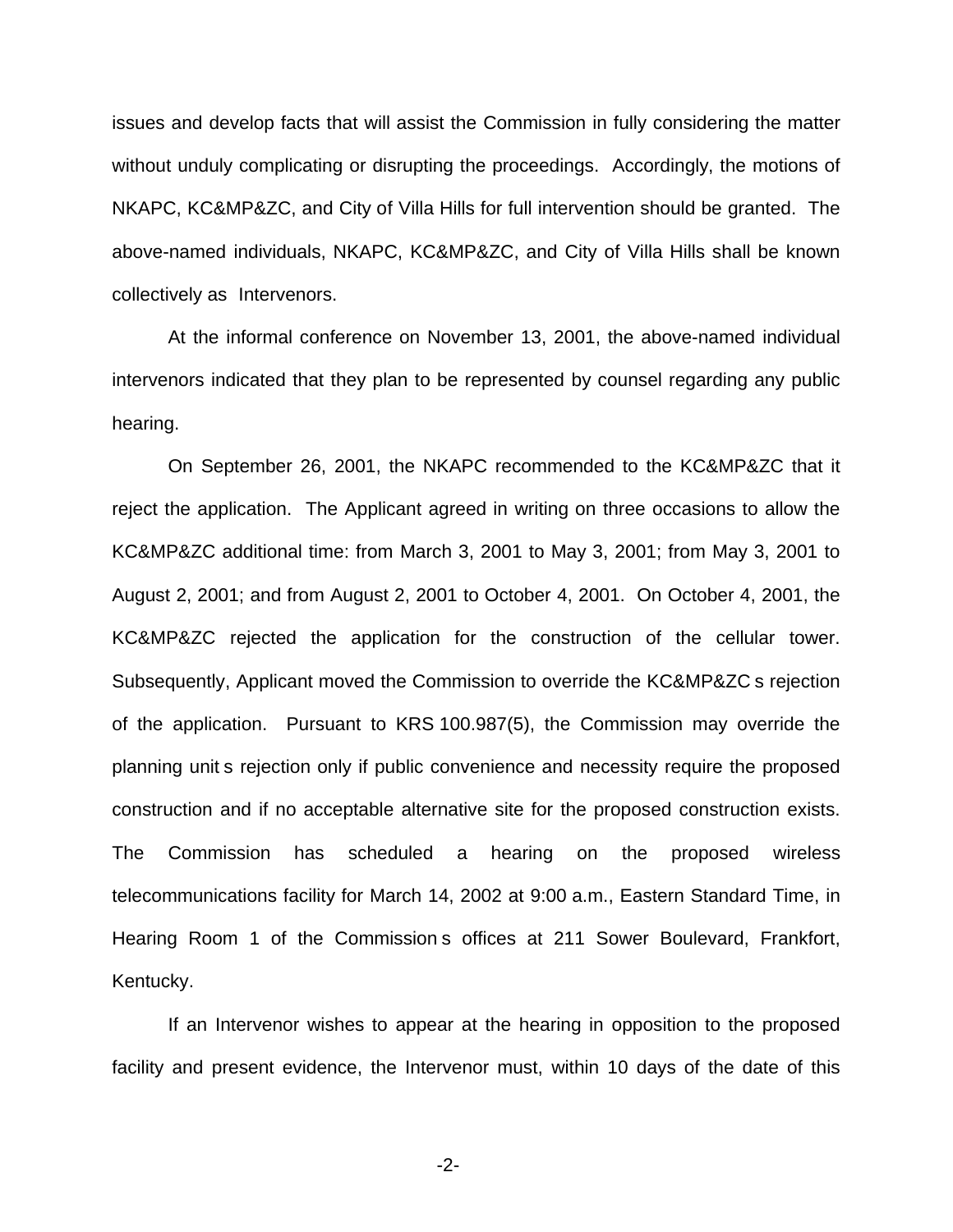Order, so notify the Commission in writing, with a copy to all parties. If no statement of intent to appear at the hearing and present evidence against the proposed facility is received by that date, the hearing will be cancelled and this matter will be submitted to the Commission for a decision based on the written record without further Orders herein.

Intervenors are put on notice that evidence regarding potential alternative sites for the proposed construction, such as those discussed at the informal conference, and any requests for information must be filed with the Commission, with a copy to all parties of record, no later than 20 days from the date of this Order. No Intervenor may produce evidence regarding any other alternative site at the hearing except in regard to the specific sites of record as described in this Order.

Responses to information requests and site information regarding potential alternative sites, if filed by the Intervenor(s), shall be responded to by Applicant within 30 days of the date of this Order, and Applicant shall include in such responses a report of their view of the feasibility of the alternative sites presented by the Intervenor(s).

At the informal conference, two issues were raised by the parties which should be addressed at the public hearing. The Intervenors allege that, pursuant to KRS 100.987(7), there is an existing cellular tower facility located at 724 River Road approximately 400 feet from the Applicant s proposed construction site. Intervenors allege that it is feasible for the Applicant to collocate on said facility. The other issue was a potential cellular site located across the Ohio River in the state of Ohio. At the informal conference, Applicant agreed, at the request of the Intervenors, to examine the feasibility of the Ohio site as being an acceptable alternative site.

-3-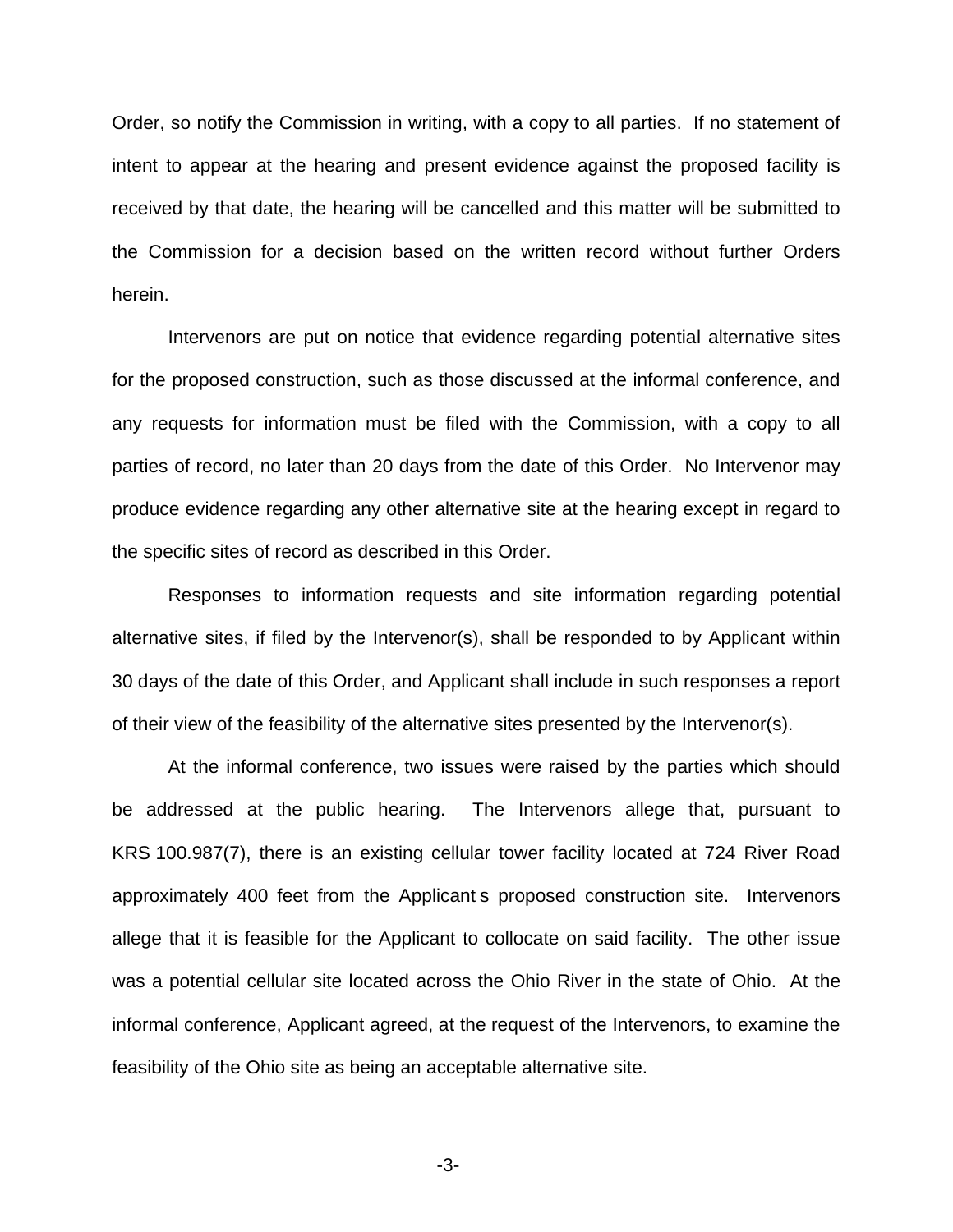The Commission is particularly interested in hearing testimony and proof from the Applicant and owners/manufacturers of the existing tower concerning what efforts, if any, have been made to collocate on the existing tower. In addition, the Commission desires to hear testimony and proof concerning any discussions or negotiations that have been conducted relative to razing the existing tower and constructing a tower at the same location to accommodate the existing tower s needs as well as the Applicant s needs.

In addition to the above-named issues, the Commission finds that the issues to be addressed by the Commission at public hearing shall be engineering, design, and construction of the proposed facility (jurisdictional safety issues), the public necessity for construction and operation of the tower, and any proposed acceptable alternative site for location of the tower.

IT IS THEREFORE ORDERED that:

1. The status of full intervenor is granted to NKAPC, KC&MP&ZC, and City of Villa Hills.

2. A hearing on the proposed wireless telecommunications facility is scheduled for March 14, 2002 at 9:00 a.m., Eastern Standard Time, in Hearing Room 1 of the Commission s offices at 211 Sower Boulevard, Frankfort, Kentucky.

3. If no Intervenor files a statement of intent to appear and present evidence in opposition to the proposed telecommunications facility within 10 days of the date of this Order, the hearing shall be cancelled and the matter submitted to the Commission on the existing record without further Orders herein.

-4-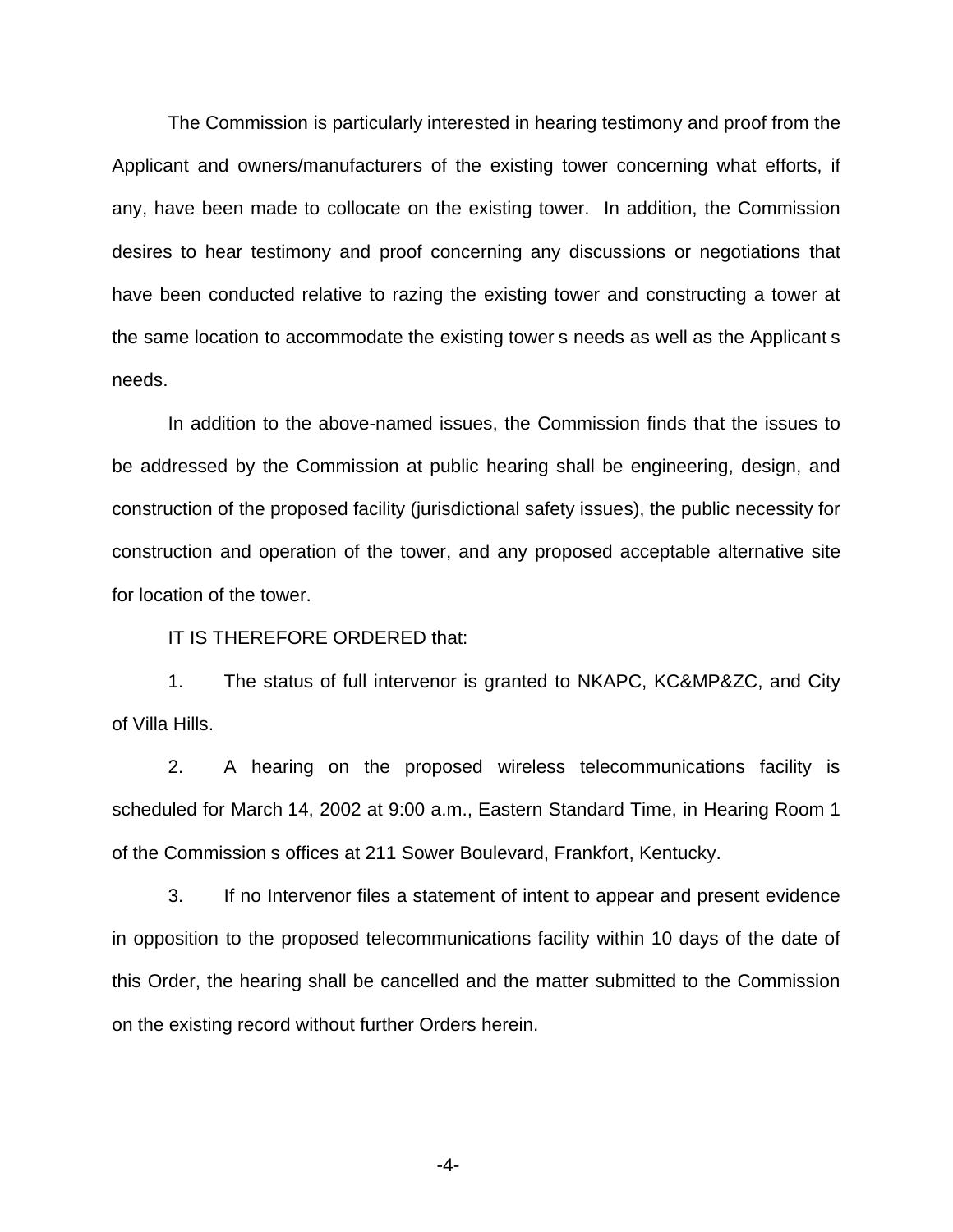4. Intervenors shall file with the Commission evidence regarding potential and acceptable alternative sites for the proposed construction, if any, and any requests for information no later than 15 days from the date of this Order, with a copy to all parties of record. No Intervenor may produce evidence regarding acceptable alternative sites at the hearing except in regard to the specific sites of record as described in this Order.

5. The Applicant shall respond in writing to information requests and filings concerning potential alternative sites, if any, within 30 days of the date of this Order, and shall include in their response information concerning the availability and technical feasibility of such sites.

6. No Intervenor nor any person subsequently granted intervention herein may submit evidence regarding acceptable alternative sites for the proposed facility at the hearing in this matter, except in regard to those specific sites for which information has been filed, pursuant to the terms of this Order.

7. The Applicant shall appear at the hearing and shall be prepared to present testimony regarding the jurisdictional safety issues relating to the facility (construction, design, location, and safety). In addition, Applicant shall appear at the hearing and shall be prepared to present testimony and evidence regarding the proposed acceptable alternative sites filed in the record and proposed by the Intervenors herein. The Applicant is not obligated to respond to any additional or other alternative site that might be proposed during hearing in this matter. In regard to the uniform application, proceedings and hearing, it is ordered that the Federal Communications Commission ( FCC ) has exclusive jurisdiction over issues regarding radio frequency emissions,

-5-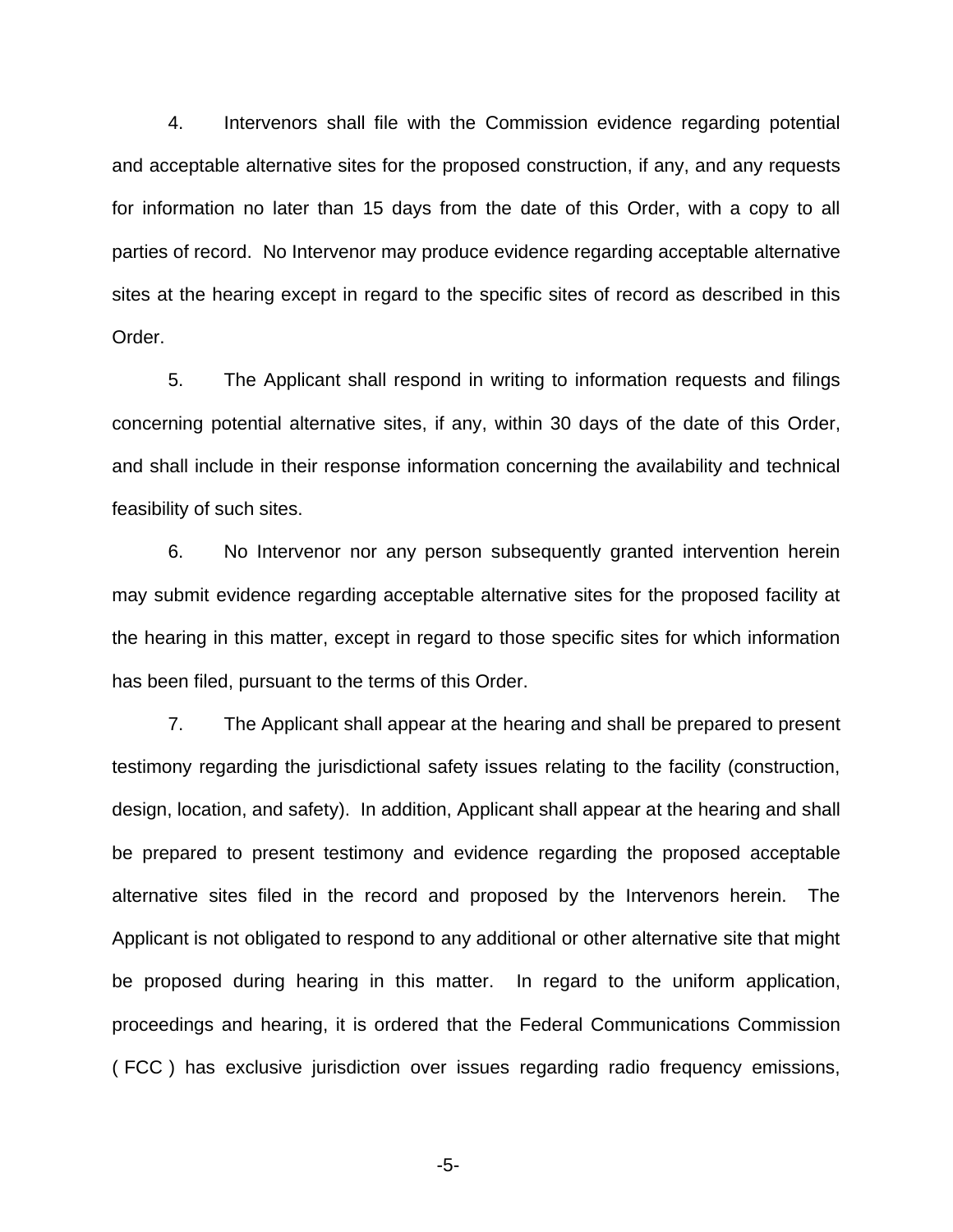including environmental effects of radio frequency emissions, and radio frequency interference that comply with the FCC s standards. 47 U.S.C. § 332(c)(7) and Southwestern Bell Wireless, Inc. v. Johnson County Board of County Commissioners, 199 F.3d 1185 (10<sup>th</sup> Cir. 1999).

8. The Commission will not take into consideration matters exclusively within the jurisdiction of the local planning and zoning commissions relating to the character of the general area in which the tower is to be constructed and any likely effects of the installation on nearby land uses and values.

9. Issues to be addressed at hearing by testimony and evidence are those relating to KRS 278.650(2) for potential acceptable alternative sites, if any, jurisdictional safety issues (engineering, design, construction, and safety as related to the facility) and the public necessity for the construction and operation of the facility.

10. Neither opening statements nor witnesses summaries of prefiled testimony shall be permitted at the hearing in this matter.

11. Any interested person shall have the opportunity to present testimony or comment on the proposed facility.

12. Prefiled testimony, if any, shall be filed within 35 days of the date of this Order.

13. Pursuant to KRS 100.324, a copy of this Order is being sent to: Northern Kentucky Area Planning Commission, 2332 Royal Drive, Fort Mitchell, Kentucky 41017-2088, Kenton County & Municipal Planning & Zoning Commission, 2332 Royal Drive, Fort Mitchell, Kentucky 41017-2088; and to Villa Hills City Attorney Michael A.

-6-